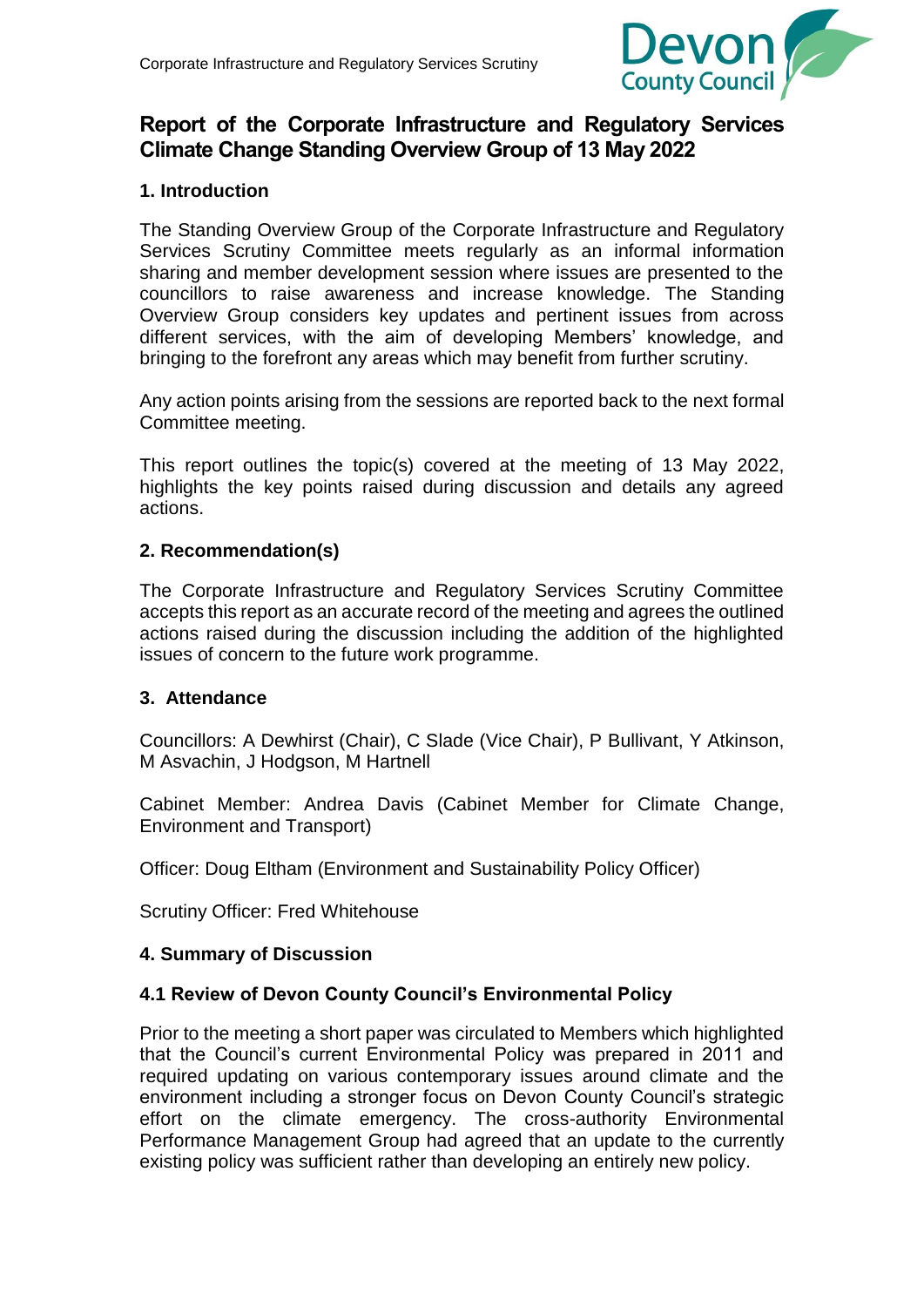

It was explained to Members that the Policy represented a high-level, aspirational overview of where the Council should be heading with regards to the environment. More specific performance action plans were made available [here.](https://www.devon.gov.uk/environment/our-environmental-performance/environmental-performance-action-plans)

Of the proposed changes, key highlights included:

- explicit reference to the Council's 2021-2025 Strategic Plan and its aims to be net-zero carbon by 2030;
- the transition of the Authority's vehicle fleet to low-carbon and clean alternatives;
- an explicit focus on Coast (alongside the previous categories of Countryside and Heritage); and
- the introduction of a Community Leadership category to reflect the importance of involving communities and individuals in the Authority's net-zero aims.

There was particular discussion around the use of pesticides, where Members commented that the Policy specifying that pesticides can be used only when 'absolutely necessary' was too open to interpretation. It was important to Members that the definition of necessity was a high bar to reach and that this should be referenced.

Other notable points of discussion included:

- under Countryside, Coast and Heritage, Members supported the focus on reducing light pollution and expressed that involving community opinion could be useful;
- under Community Leadership, Members expressed that a more explicit reference to smaller Authorities such as parish and district councils would be welcome, as well as ensuring they are well informed about their role in achieving net-zero; and
- that it was important to ensure that farmers were incentivised and encouraged to be at the forefront of the journey towards net-zero. As the Environmental Policy refers only to Devon County Council and therefore not privately-owned farms, Members expressed that the Authority should use its own farms to demonstrate best practice in moving towards netzero in line with the Government's Environmental Land Management schemes.

Of the Member's comments, the following were incorporated into the final environmental policy to go to cabinet on 8 June 2022:

- the addition of 'where practical alternatives are not available' to limit the use of pesticides;
- an additional clarification to paragraph 2 that a climate emergency has been declared locally;
- a specific focus on improving practices (as well as standards) under 'Purchasing'; and
- more detail around reducing light pollution particularly with reference to public consultation.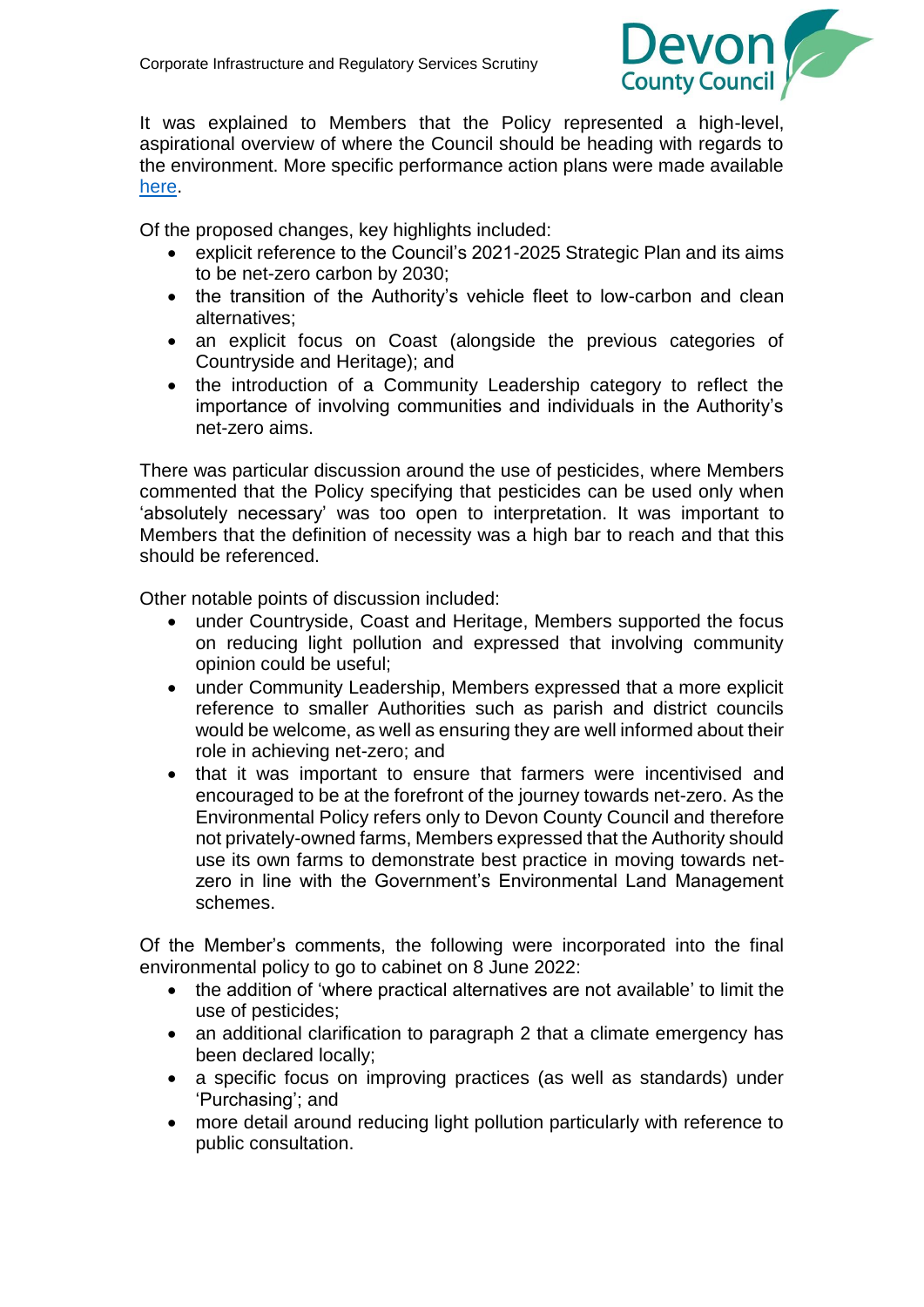

The proposed amendments that were not included were seen to be implicit in other categories – such as helping communities switch to sustainable and active travel being implied under 'Travelling' and 'Community Leadership.'

## **4.2 2020/21 Carbon Footprint Report**

Prior to the meeting, the annual carbon footprint report (which monitors the effectiveness of implementing the Carbon Reduction Plan), and covering paper, were circulated to Members. The report covered the financial year 2021/22.

For the first time, the impact of home working on the Council's carbon footprint had to be incorporated into the report. A study from the University of Exeter, commissioned by the Council, revealed that home working constituted a total of 5% of gross greenhouse gas emissions. These emissions were more than compensated for by the reduction in other areas as a result of home working; corporate property (-16%), business travel (-60%) and vehicle fleet (-33%). Of these three, the former two were likely to remain below pre-pandemic levels owing to permanent changes in working culture. In the short term, the latter of the three would likely return to pre-pandemic levels but the Council's long-term plan to replace most of its fleet with electric vehicles would eventually bring this back down.

The Council's downward trajectory in its reduction of carbon emissions by 70% by 2030 (with plans to carbon offset the remaining 30%) was ahead of target (down 53% from the base year of 2012/13); however, Members were advised that reducing emissions further gets progressively more difficult as the Authority approaches the target, therefore increasing the 70% target for instance would not be realistic.

There was concern that the Council was facing huge barriers in attempting to purchase 'Woodland Carbon Units' to offset carbon emissions; specifically, that the owners of such units were not willing to currently sell, anticipating that the price would increase dramatically in the future and opting to pursue greater long-term profits. To address this somewhat the Council had purchased 'Pending Issuance Units,' i.e., had paid for trees to be planted on their behalf. This would create long-term benefits once the trees achieved adequate growth but did not solve the immediate problem. Members were advised that a new staff member had been recruited to look specifically at this problem and potential solutions for the Authority.

Key areas from Member discussion included:

- other areas for carbon offsetting that could be explored by the Council. The particular example of ocean sequestration of carbon dioxide was discussed, as well as carbon capture technology on power plant chimneys which Members were advised was in its developmental infancy;
- scope to expand environmentally friendly energy systems, such as district heating whereby residual heat from energy plants is diverted to heat areas, such as that seen in Cranbrook, and that which was proposed but not implemented into a new Exeter housing development;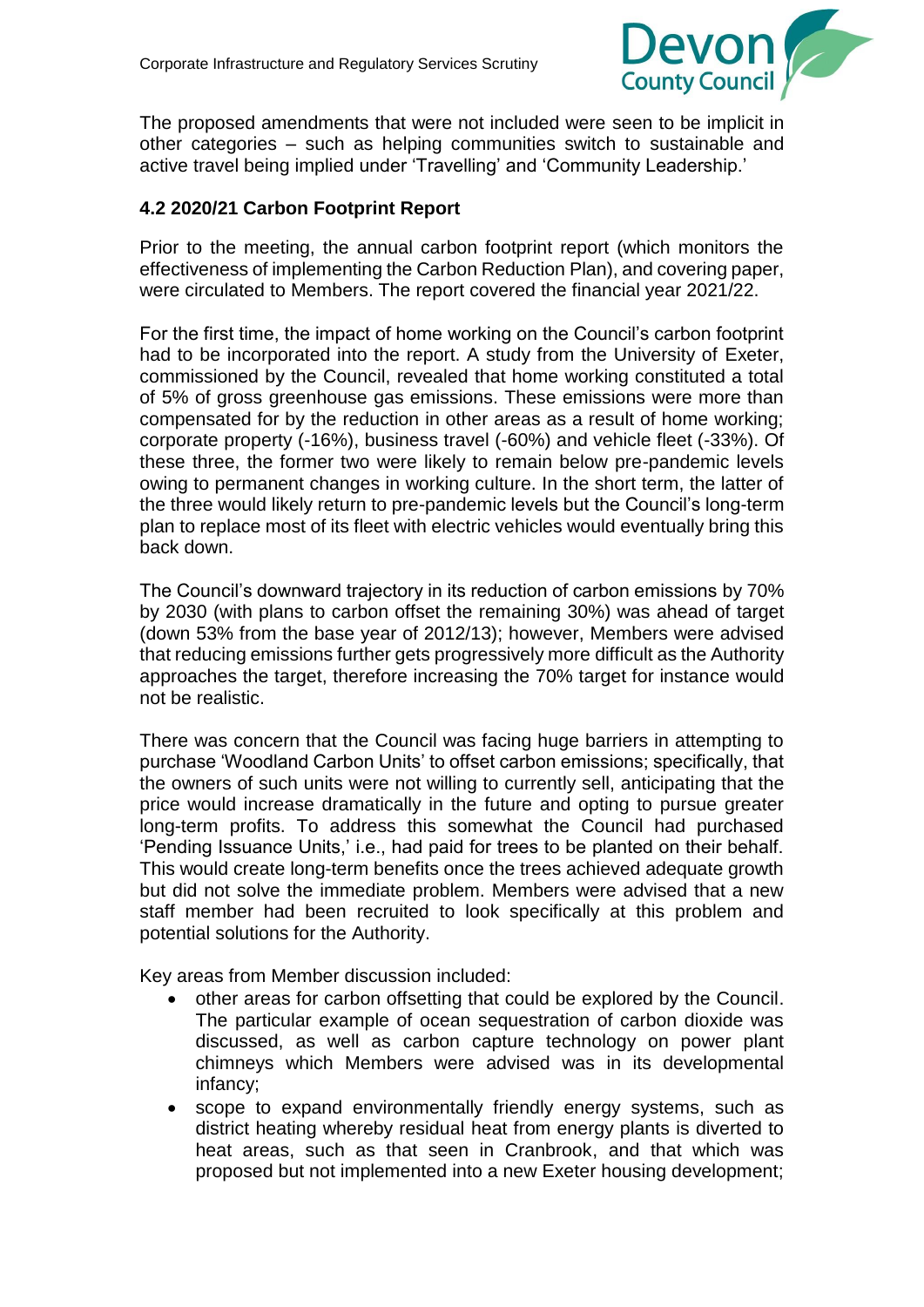

- that School Transport constituted almost one-half of the gross greenhouse gas emissions in Devon. Members were advised that much of this is the result of large buses and that the Council was working with smaller providers (where the transport system is outsourced) to switch over to electric vehicles, although this would increase costs to the Authority; and
- that Street Lighting constituted almost one-quarter of the gross greenhouse gas emissions in Devon. Members were advised that within 12 months' time every street light owned by DCC will have been swapped out with LED bulbs, reducing emissions by 90% compared to 2012 levels. Capacity for flexible operational control is also implemented as part of the Council's street lighting policy.

Members were interested in learning more about the carbon footprint of Devon's waste system at the next Standing Overview Group.

Members also expressed interest in looking at potential improvements to Devon's street lighting policy in an effort to reduce carbon emissions, such as by reducing the time periods that streetlights are on; as well as it's school transport policy and vehicle fleet.

## **4.3 Devon Carbon Plan Update**

Members were provided with an update on progress towards the final Devon Carbon Plan. They were advised that a public consultation had recently been completed regarding whether or not the public felt that the Devon Climate Emergency Partnership had responded well to the resolutions of the Citizens' Assembly which was held in July 2021. This public consultation took the form of a questionnaire (with a short and a long version) available online and in public libraries. Most of the respondents were individuals from Devon, with poor turnout from Plymouth, Torbay and young people across all areas. Although there was no scope to revisit the consultation in an effort to improve involvement of these groups, it was specified as a priority to ensure that all sectors of the population would be involved in the implementation of the final Devon Carbon Plan.

Response to the Assembly's resolutions were mixed. While all but three of the partnership's proposals had over 50% of respondents agreeing with their approach, and no proposals received more than 50% of respondents disagreeing, there were concerns from respondents that the partnership was not planning to implement car parking charges to deter car usage, and workplace parking levies. Because the public consultation was inherently selfselecting and would therefore consist of responses from those most interested in the climate, where the Assembly was demographically representative of Devon, it was decided in conjunction with Team Devon to prioritise the resolutions of the Assembly.

However, it was stated that parking levies and similar measures may be required but should be used in conjunction with other measures, recognising that although unpopular these would discourage car usage and therefore drop